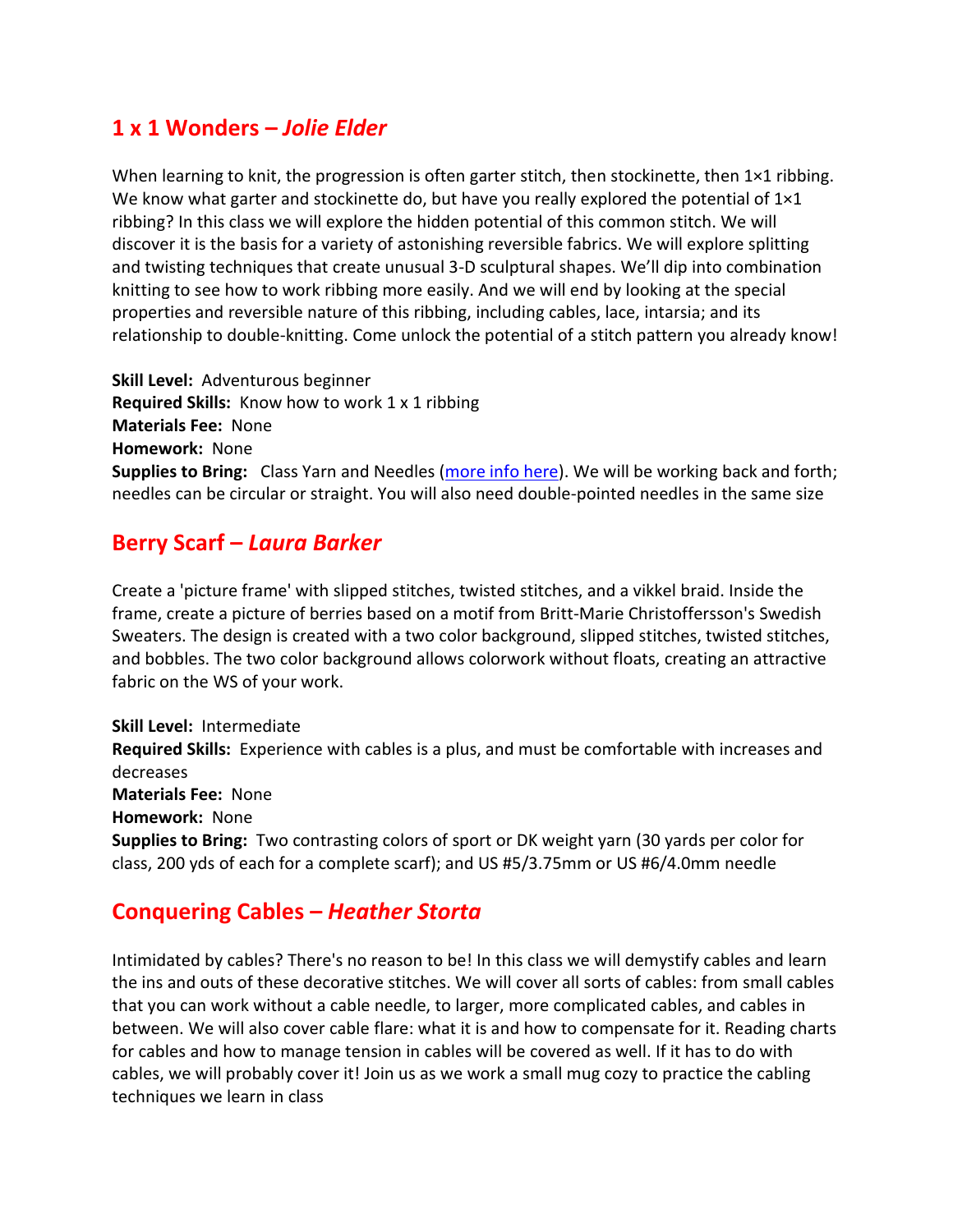**Skill Level:** Advanced Beginner **Homework:** None **Materials Fee:** None **Required Skills:** CO, BO, knit, purl, basic increases and decreases. Some chart reading experience is helpful but not required.

**Supplies to Bring:** Fingering weight yarn, approximately 120 yards. Size US 2 needles, straight or circular. Cable needle in similar size to needles. Two buttons, 3/4"

## **Crossnore Mini –** *Laura Barker*

The shape of the Crossnore Shawl is inspired by woven wraps created at the Crossnore School in Western North Carolina. Worked in lace, the wrap is a rectangle with a twist before the sideways join, resulting in an elegant twist in the front with more coverage in the back. The twist requires that the fabric be reversible so I modified a lace pattern from Lisl Fanderl's Bauerliches Stricken 1. While it may look complicated, there are only 3 lines of pattern, one of which is ribbing. The cast on is provisional so the garment may be joined while completing the rectangle. The last few border stitches are grafted together for a seamless appearance. The natural waves of all of the edges evoke the mountains, frame the face elegantly in the front, and nest together at the join. In class, we will work a mini swatch showing all aspects of construction; the provisional cast on, the reversible lace pattern, the twisted join, the sideways ribbed bind-off, and grafting of the few final stitches for a seamless construction.

Class will include a free download of the full size Crossnore Wrap. Look for the full pattern with additional information and photos on Ravelry.

**Skill Level:** Advanced Beginner **Required Skills:** Lace experience is a plus, and must be comfortable with yarn-overs and decreases **Materials Fee:** None **Homework:** None **Supplies to Bring:** Supplies required are 50 yds of worsted yarn, not too dark or tending to split; size 8 circular needles, 24-36", with relatively pointed tips; several removable stitch markers

## **Intarsia - Embrace the Chaos–** *Kim Garnett*

I know, we've all heard the horrible Intarsia stories. All those ends – it's impossible to keep them straight. Well, it's time to embrace the chaos. Come and join me as I show you that you can enjoy intarsia. As we learn how to knit intarsia, I'll show you how to "pull from the tangle," give you tips and tricks for making intarsia fun and along the way we'll figure out how to stop worrying about keeping everything neat and tidy. In class we will begin knitting an intarsia throw pillow from leftover worsted weight yarn.

**Skill Level:** Adventurous beginner **Required Skills:** Students must be familiar with the basics of knitting. **Materials Fee:** None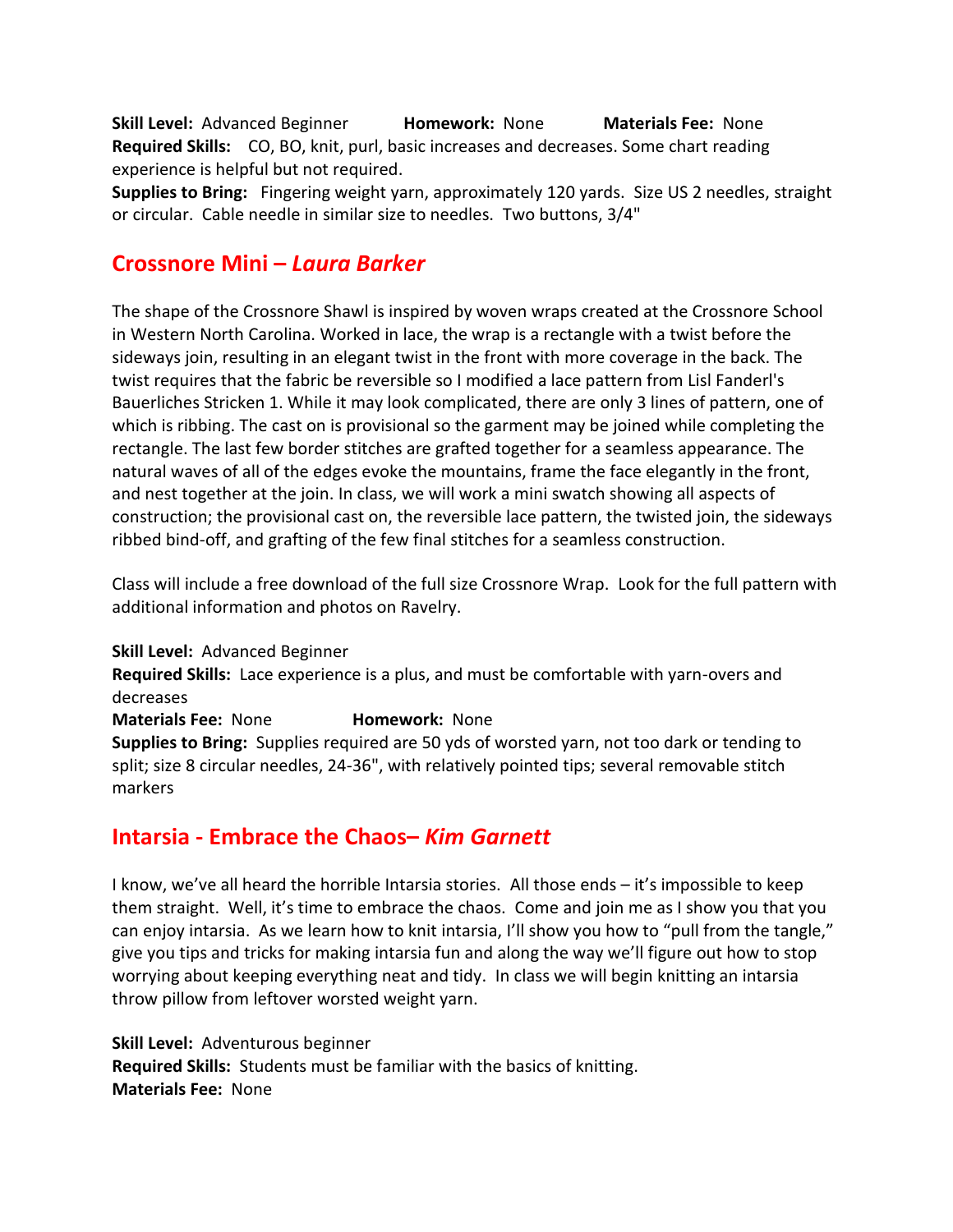**Homework:** Knit a swatch to determine the needle size you need to obtain 18 stitches per 4 inches when using worsted weight wool.

**Supplies to Bring:** Bring several colors of worsted weight wool – solid colors work best. If you have partial skeins or leftovers, please being them and we will put them in a pile and the class can pick and choose as we knit. You will need about 75 yards of one color yarn for the i-cord trim. You will also need a tapestry needle, a crochet hook and a 36 or 40 inch circular needle, in the size determined by knitting your homework swatch.

# **Knitting in the Round; 5?, 6?, 7? Ways –** *Laura Barker*

Knitting in the round has many advantages, especially eliminating seams, and often avoiding purling. Most knitters are aware of traditional dpns, magic loop, and possibly 2 circulars, but what about slipped stitches and special dpns; curved or FlexiFlips (CraSy Trio)? Learn or polish your skills with magic loop, 2 circulars, dpns, and slipped stitches (especially good for small circumferences). Experiment with FlexiFlips, curved dpns, and 9" circulars and see if you like them before making the investment. Compare the pros and cons of different methods, and when you might want to use which. We will also cover joining to work in the round, avoiding the dreaded twist, and a quick fix to camouflage a twist if you catch it early.

**Skill Level:** Beginner **Required Skills:** None **Materials Fee:** None **Homework:** None

**Supplies to Bring:** 60 yards of worsted/aran yarn, size 8 or appropriately sized needles: 1 circular, at least 32"; a second circular, any length; AND a set of 5 dpns. You do not need to buy FlexiFlips, curved dpns, or 9" circulars, but please bring them if you have them

# **Knitting Sweaters that Fit –** *Heather Storta*

Have you ever knitted a sweater that ended up not fitting nicely? You matched gauge, and followed the pattern precisely, and it ended up too tight in the bust, or way too loose, or with armholes that were too deep? You are not alone!! There are some key measurements to look for - not only in the pattern you want to knit, but on your own body - that can make or break how the finished sweater fits you. Learn what to look for in a pattern to minimize these disappointments, how to choose the correct size to knit, and how and where to modify a pattern to end up with a sweater you adore!

**Homework:** measure cross back and upper chest (or have a friend in class help you measure). How to measure cross back: at shoulders, measure straight across from shoulder joint to shoulder joint (where a t-shirt sleeve seam should hit you).

How to measure upper chest circumference: directly under the armpit, measure straight across the back, under the arms, and angle the tape measure upwards to measure across the upper chest above the bust.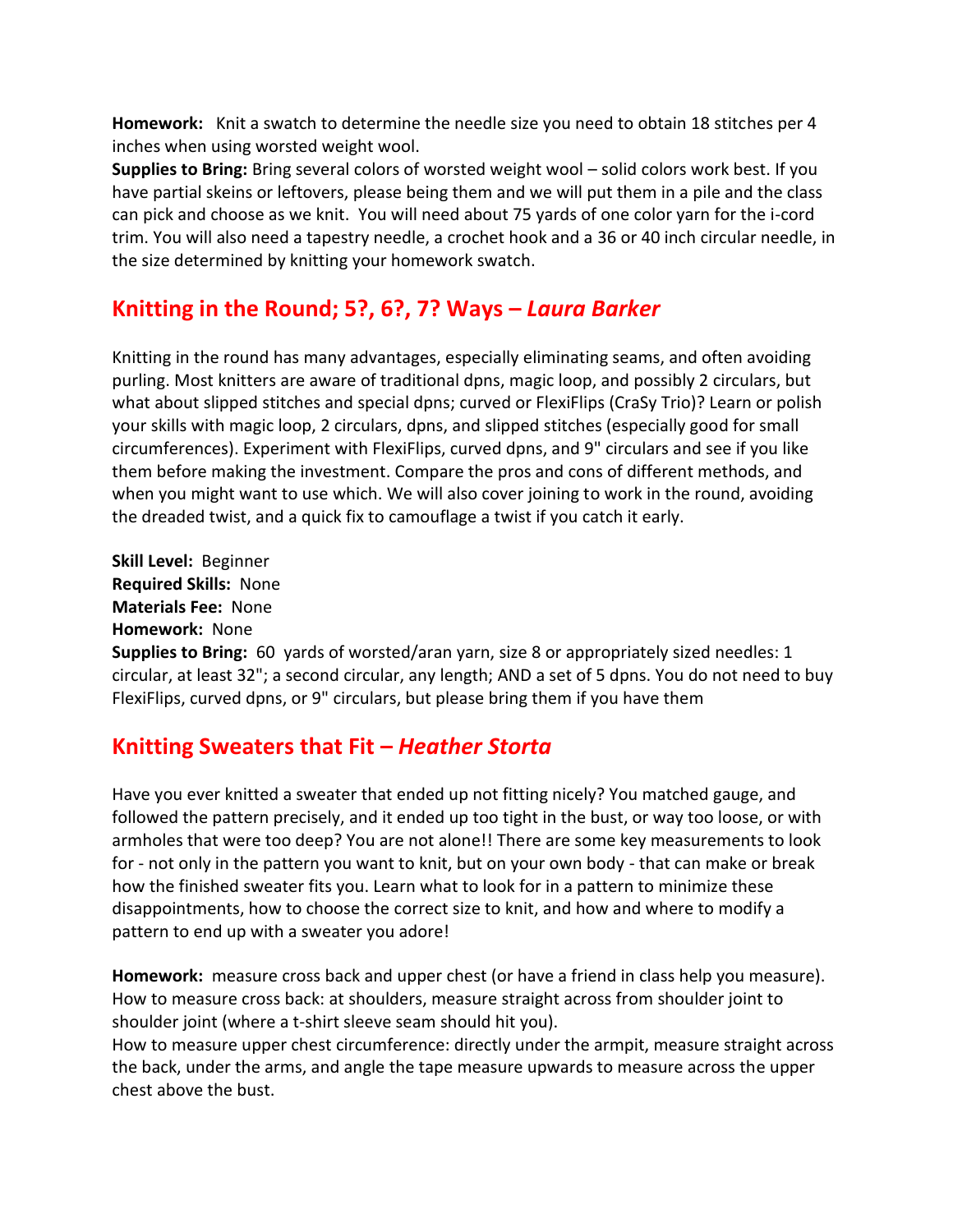**Skill Level:** Advanced Beginner/Intermediate **Required Skills:** Advanced Beginner/Intermediate **Materials Fee:** None

**Supplies to Bring:** fabric tape measure, sweater pattern you would like to knit, paper and pencil, calculator. Optional: a blocked gauge swatch for a sweater pattern.

# **Looping Back –** *Jolie Elder*

Making a loop, knitting with part of it, and then tightening it is a peculiar technique that lends itself to some unusual applications. You can bind off on both ends of the same row to preserve symmetry. You can also add modules — intarsia, entrelac, or even side-to-side edgings — in a way that is seamless and elegant. You can adds beads in a unique way that is both more secure and prevents them from sliding around. These are all various applications of Rick Mondragon's sliding loop/modular intarsia technique;

#### **Skill Level:** Advanced

**Required Skills:** Should already have experience with intarsia and entrelac (a swatch from a class is fine). Knowing how to carry/trap a yarn in Fair Isle knitting is encouraged. Knowing how to knit back backwards is helpful but not essential. Knowledge of how to bead is helpful but not required

**Materials Fee:** None

Homework: Just a small swatch. Picture and directions posted [here](https://jolieaelder.blogspot.com/p/looping-back-homework.html)

**Supplies to Bring:** Homework swatch. Class Yarn and Needles [\(more info here\)](https://jolieaelder.blogspot.com/p/class-yarn.html). Double-pointed needles in the same size (optional, but possibly helpful). Small crochet hook that will fit through the beads you bring and enable you to pull a loop of yarn up through the beads, or if you want to use the pony beads provided please bring a size E or F crochet hook. Beads that will fit on the yarn that you have chosen (I will bring pony beads for students who don't have spare scrap beads)

# **Modular Mystique –** *Jolie Elder*

Also called domino or patchwork knitting, modular knitting is a way to create fabric one piece at a time, joining as you go. This is a great technique for stash-busting or for showing off multicolored yarns. Students will evaluate subtle differences between various methods. They'll also explore easy ways to create different geometric shapes. Many pieced quilt patterns can be reproduced in knitting using this method. For further exploration of non-mitered modular shapes and fitting them together in intriguing ways, attend Katie Clark's "Inspiration from Tessellations" Sunday afternoon. These two classes together will set you on course to make fabulous geometric blankets and garments!

**Skill Level:** Intermediate **Materials Fee:** None **Required Skills:** Knit, purl, and double-decrease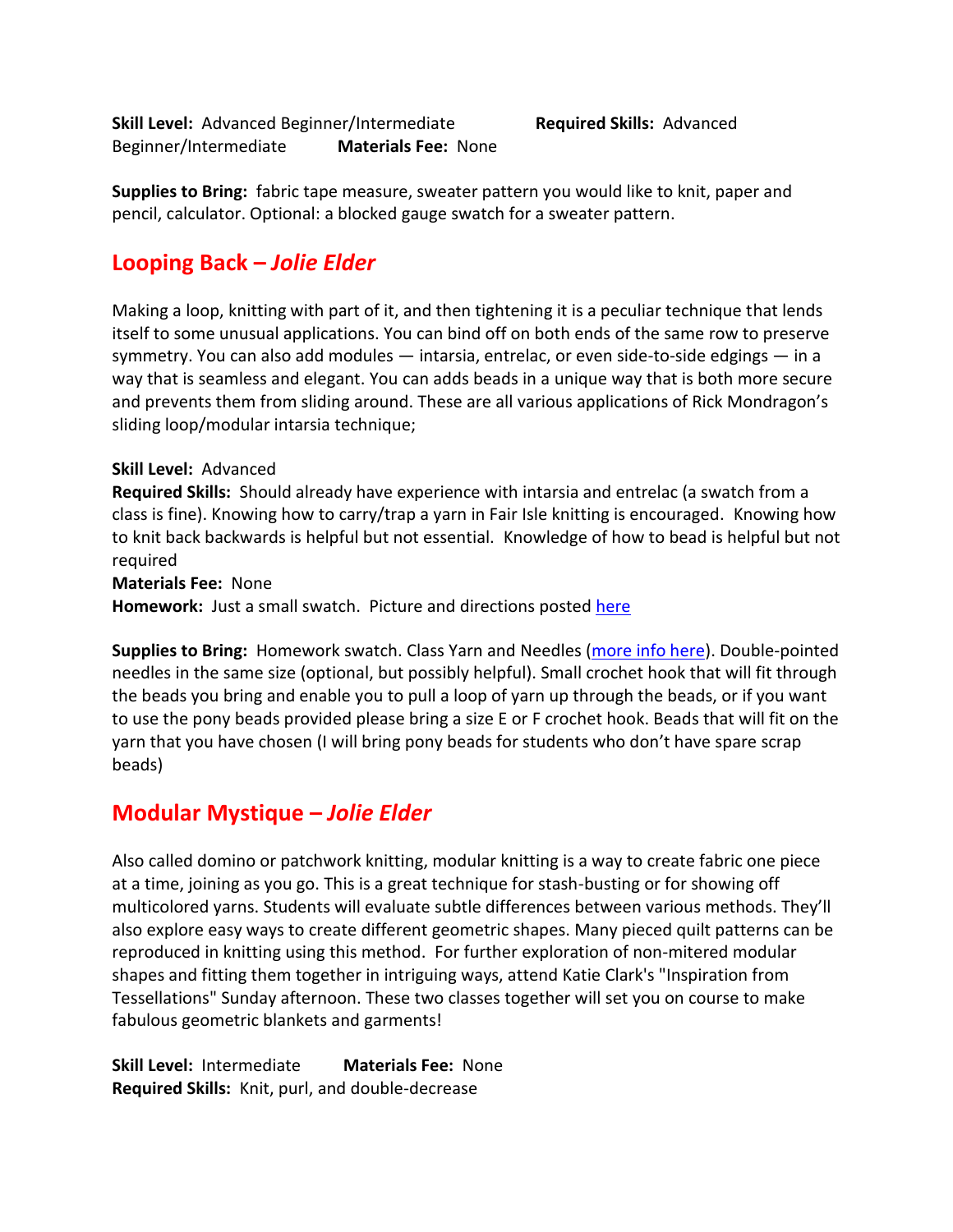**Homework:** If you haven't worked 3-into-1 decreases for a while, please refresh your memory on your preferred method of using stitch markers to keep double decreases aligned over multiple rows.

**Supplies to Bring:** Class Yarn and Needles [\(more info here\)](https://jolieaelder.blogspot.com/p/class-yarn.html) - 7-inch long double-pointed needles work well but any needles will do. Stitch markers for making double-decreases

# **Next Steps in Brioche: Increases & Decreases–** *Kim Garnett*

If you have mastered the Brioche stitch - now let's take things up a notch and explore increases and decreases in brioche. Come and join us as we knit the Lacy Leaf Cowl. It is made using a lovely stitch pattern that results in both sides having a different but equally beautiful appearance. Along the way we will learn the two color long-tail cast on, increases and decreases in brioche and a little bit about how to fix minor mistakes.

**Skill Level:** Adventurous beginner **Required Skills:** Students must be familiar with knitting the Brioche Stitch. **Materials Fee:** None **Homework:** None **Supplies to Bring:** 2 colors of worsted weight yarn (~120 yards of each color). The class sample was knit using Malabrigo Worsted (Pearl and Stone Blue). You will also need a 24 inch circular needle, US Size 7 and a few stitch markers.

# **Reversing Your Knitting –** *Kim Garnett*

Are you often disappointed by the appearance of the wrong side of your knitting? If so, come and join us as we discuss several techniques for knitting a reversible fabric. We'll examine several types of knitting that are normally reversible, and explore techniques for turning some common stitch patterns into reversible patterns.

**Skill Level:** Adventurous beginner **Required Skills:** Students must be familiar with the basics of knitting and comfortable with knitting 1x1 ribbing. **Materials Fee:** None **Homework:** None **Supplies to Bring:** Bring some fingering weight and worsted weight wool – solid colors work best – partial skeins are fine, we will just be knitting swatches. You will also need a pair of size 4 and size 7 knitting needles, a cable needle and a few stitch markers.

# **Tips & Tricks –** *Heather Storta*

Baffled by gauge swatches? Having trouble with tension? Want to improve your cast ons and bind offs? This class is for you! Join us for this eclectic, fast-paced class that is full of Heather's tips and tricks to make your knitting shine. We will cover blocking and measuring gauge quickly,